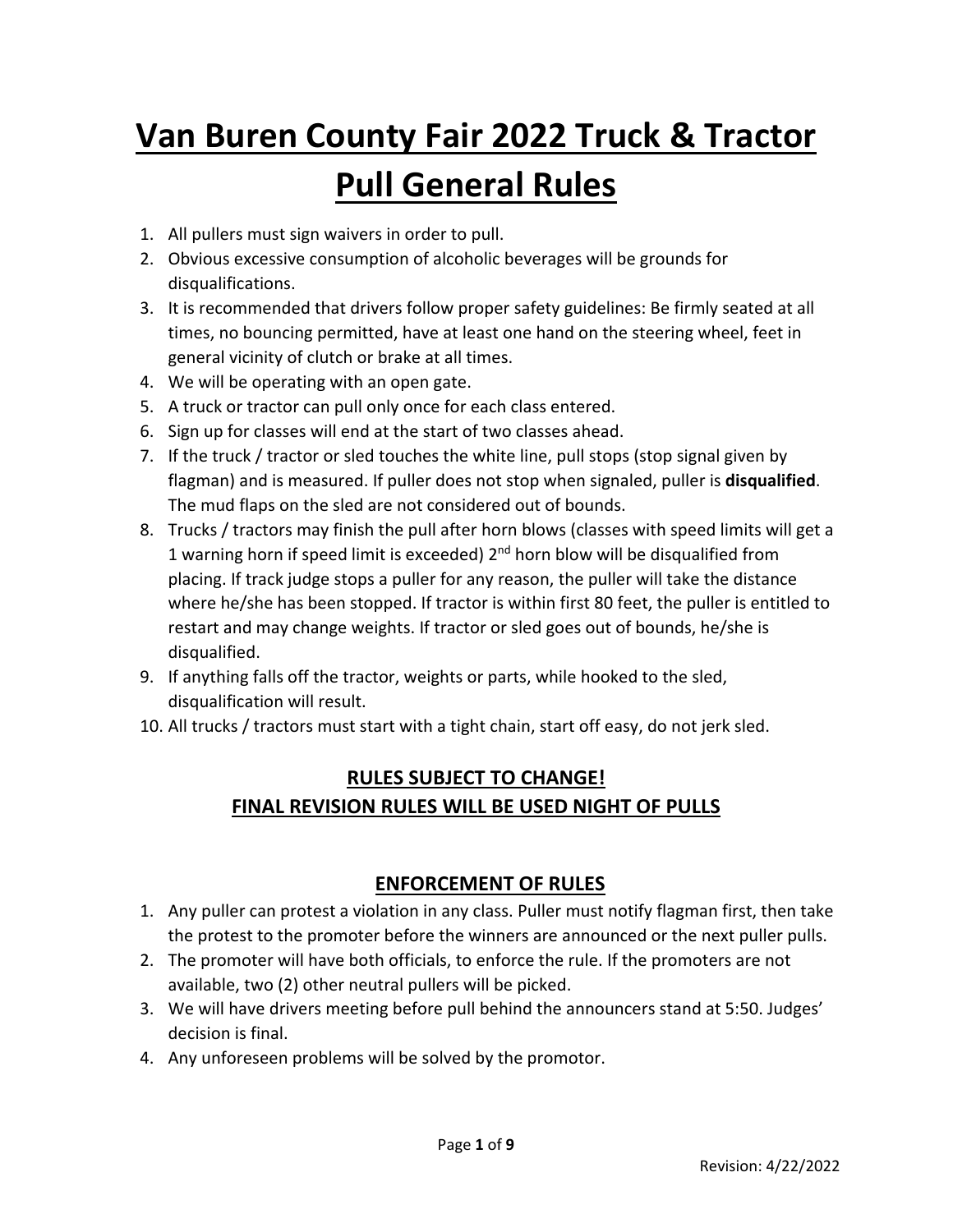## **Tractor Pull Rules Van Buren County Fair 2022**

NOT RESPONSIBLE FOR ACCIDENTS OR THEFT RULES AND GUIDELINES ARE MINIMUM STANDARDS YOUR SAFETY IS YOUR RESPONSIBILITY

## **GENERAL TRACTOR PULL RULES**

- 1. All pullers must sign waivers in order to pull.
- 2. Obvious excessive consumption of alcoholic beverages will be grounds for disqualifications.
- 3. It is recommended that drivers follow proper safety guidelines: Be firmly seated at all times, no bouncing permitted, have at least one hand on the steering wheel, feet in general vicinity of clutch or brake at all times.
- 4. Minimum drawbar length 18 inches center of rear axle to point of hook measured horizontally. Drawbar and hitching device will be stationary in all directions. Maximum height of 20 inches from top of hitching point parallel to ground. Hitching hook-on sled must be inserted vertically and fit freely in hooking device on tractor, a 3-inch hole minimum required in hooking device.
- 5. All tractors must have an area 6 inches wide by 12 inches high immediately above the drawbar free of all obstructions.
- 6. Gas, diesel, E-85, or LP fuels only. No alcohol or nitrous oxide fuels or fuel additives may be used in tractors. Gas is allowed a maximum of 750 specific gravity. All tractors are subject to random fuel checks.
- 7. A tractors weight may be protested. Both protestee and protestor must be weighed. If both tractors are over weight more tractors will be weighed to determine accuracy of the scales. Over weight tractors will be disqualified. Tractors must be weighed with driver. A 1% overweight tolerance will be allowed.
- 8. Tractors may finish the pull after horn blows but will be disqualified from placing. If track judge stops a puller for any reason, the puller will take the distance where he/she has been stopped. If tractor is within first 80 feet, the puller is entitled to restart and may change weights. If tractor or sled goes out of bounds, he/she is disqualified.
- 9. Weights cannot be more than 11 feet from center of the rear axle to the foremost point forward. If anything falls off the tractor, weights or parts, while hooked to the sled, disqualification will result.
- 10. When hitching or unhitching, the tractor must be out of gear, brakes on, and the driver must signal clear.
- 11. No altered frames, frame rails, or narrowed rear-ends. Final drive housings shall be in original stock position.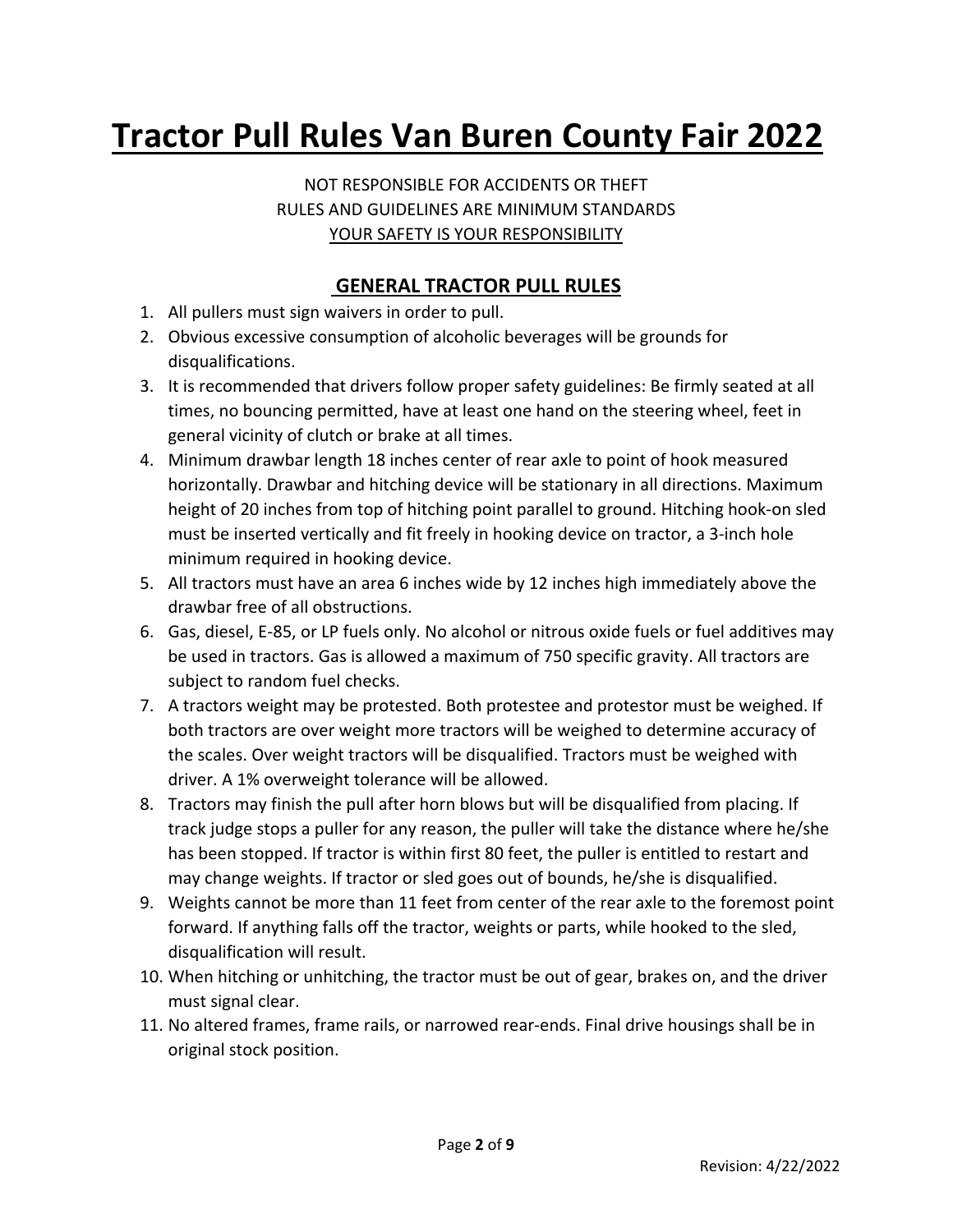## **OUT OF FIELD TRACTOR PULL RULES**

- 1. Tractors must be operated in a safe manner at all times. Speed must not exceed 6mph. speed for tractors less than 7000 lbs., and 8 mph speed for anything over 7000 lbs. There is a 6 mph. speed limit off the track.
- 2. Seats are to be in stationary position. Fenders and wide fronts are optional. Pressed steel rims are allowed. No cut or altered tires.
- 3. Tire and Rim Limits: 6000 lbs. – 8500 lbs.: Maximum of 18.4x38 on 16" rim, or less 9000 lbs. – UP: 15.5x38 on 14" rim, or less; 16.9x38 on 15" rim, or less; 18.4x38 on 16" rim, or less; 18.4x42 on 16" rim; 20.8x38 on 18" rim, or less, maximum; except Wheatlands. Radial tires are allowed.
- 4. Tractors must have original pump for that engine. Tractors 7000 lbs. and under will be allowed to run 5% over stock RPM's. Tractors 7000 lbs. and above may run maximum of 3000 RPM's.
- 5. A tractor can upshift as many times as they want, but can only downshift one time.
- 6. Wheelie bars are recommended. If puller is elects to not use wheelie bars, he may be disqualified if the tractors front end comes up higher than track officials determine is safe.
- 7. Re-Powering of tractors will be allowed as long as the same brand of motor is used without altering the frame or hood and no adapter plates are used.

## **RULES SUBJECT TO CHANGE! FINAL REVISION RULES WILL BE USED NIGHT OF PULLS**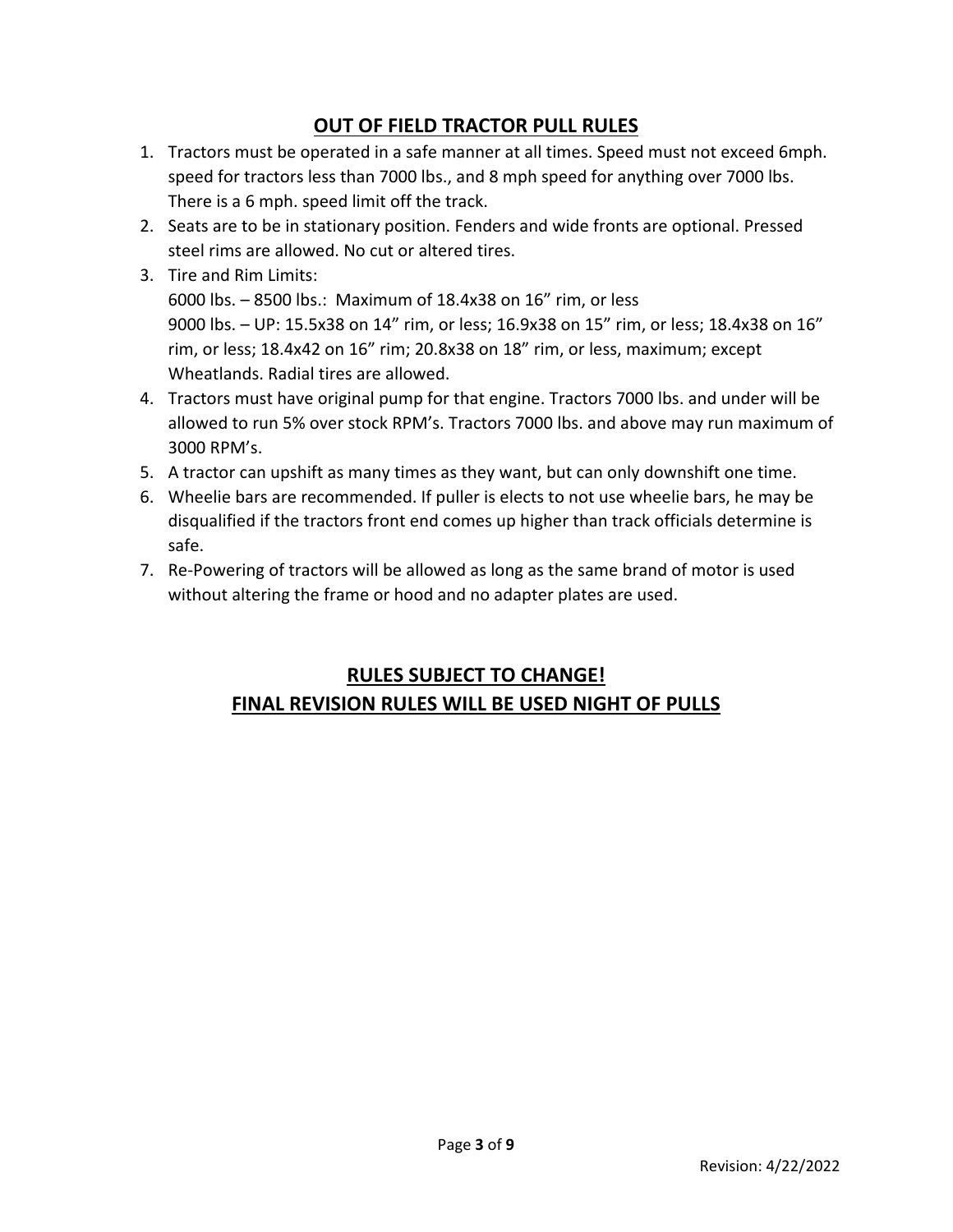## **Truck Pull Rules Van Buren County Fair 2022**

NOT RESPONSIBLE FOR ACCIDENTS OR THEFT RULES AND GUIDELINES ARE MINIMUM STANDARDS YOUR SAFETY IS YOUR RESPONSIBILITY

#### **Rules Specific to Trucks**

Each truck must have their own set of blocks if choosing to use them. Hitches may be shared between pullers. Universal Joint Shrouding Required.

## **Daily Driver Gas Truck Rules**

The purpose of class is for stock trucks. Two-wheel drive and Four-wheel drive – **NO DIESEL** See also General Rules, which apply for this and all classes.

- 1. **Ballast**  No hanging front weights. No hidden weight. No weight in cab. Any and all ballast must be in the bed of the truck only, and securely fastened.
- 2. **Batteries** Factory location only, securely fastened.
- 3. **Body**  Tailgate not required. The body must be the OEM truck body. The body must retain full sheet metal. Metal aftermarket hoods are permitted. Fiberglass hoods are permitted with a sheet metal or aluminum skin shield underneath of at least .060" thick. The hood must be closed and securely latched while vehicle is hooked to sled. The complete OEM firewall and OEM floor pan is mandatory. A factory installed pickup bed or commercial style aftermarket bed must be installed.
- 4. **Brakes** Four-wheel hydraulic functional brakes are mandatory.
- 5. **Chassis** Limited to OEM "ONE TON" rating maximum.
- 6. **Cooling** The radiator must be in the stock location and of at least stock size.
- 7. **Credentials** Valid Inspection, Registration Card, Insurance Card, & Driver's License.
- 8. **Driver Restraint** The OEM restraint system is mandatory and must be worn.
- 9. **ENGINE, DRIVETRAIN, and SUSPENSION must be STOCK.** NO suspension
- modifications. NO internal engine mods. NO cylinder head modifications. NO camshaft modifications. NO intake manifold modifications. No forced induction unless it came stock.
- 10. **Exhaust** –Manifolds must be stock and must be street legal.
- 11. **Fuel**  Pump Gas Only.
- 12. **Hitch**  Must be a receiver-style OEM factory designed towing hitch or standard factory bumper hitch. No special pulling hitches or modified receivers – no bracing. Hooking point must be the rear-most of the vehicle and must be rearward of stock tailgate location. Hitch must be horizontal to the ground and stationary in all directions. Hitch Height from ground may not exceed 26 inches. Hooking point must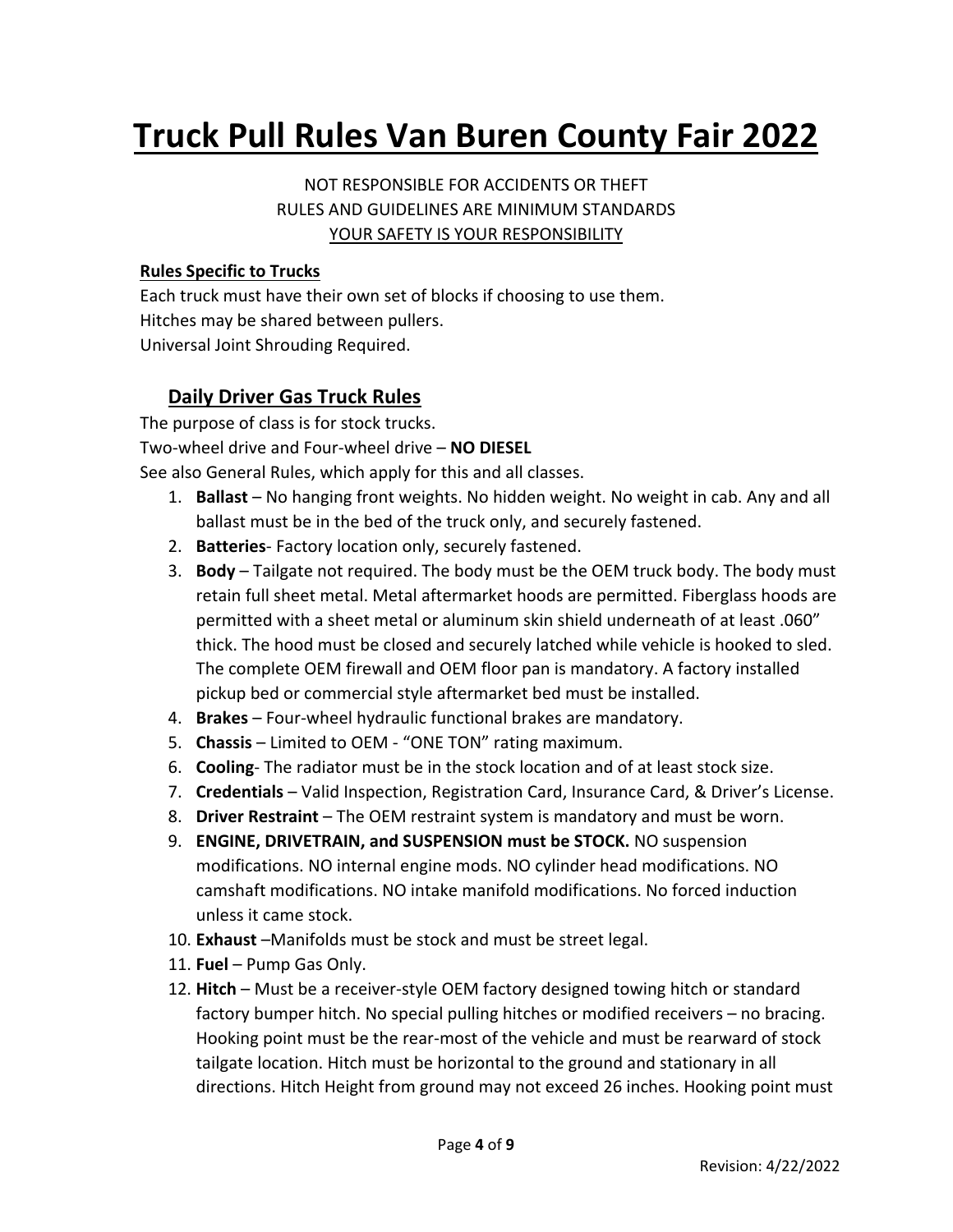have a minimum 3 inch inside opening for the sled to hook. NO CLEVISES. No vertical hitches. Hitch/ Hook point must be in place at scale weigh-in.

- 13. **Interior**  A complete interior, including dashboard, door panels, headliner, etc. is mandatory. Two matching seats are mandatory. All factory controls (lights, signals, horn, wipers, etc.) must be retained and operative.
- 14. **Street Equipment** Complete headlight and taillight assemblies (all) are mandatory and must be operative. Complete OEM windshield and windows are mandatory. Windows must be operative per factory specifications; that is, they must open and close via OEM electrical or mechanical means.

## **GAS OPEN CLASS RULES**

- 1. Batteries: The batteries must be securely mounted. They may not be located in the driver compartment or forward of the radiator core support.
- 2. Brakes: Working minimum of front hydraulic brakes required.
- 3. Driver Restraint System: The OEM restrain system is mandatory and must be worn.
- 4. Driveshaft Loops: All trucks must have at least six-inch u-joint shields around the rear u-joint constructed of at least 1/4-inch steel or 3/8-inch aluminum that will safely contain the u-joint and the end of the rear shaft. All the shields must be securely mounted to the vehicle. Any front shaft u-joint that is visible from the side of the truck must be shielded to contain the u-joint and the end of the shaft.
- 5. The hooking point must have minimum 3 inch inside diameter opening for the sled hook. No clevis allowed.
- 6. If running anything other than highway legal gasoline as a fuel source a fire extinguisher, full racing suit and, 5-point restraining system required

## **Diesel Street Stock Rules**

The purpose of class is for stock trucks.

Two-wheel drive and Four-wheel drive.

See also General Rules, which apply for this and all classes.

- 1. **Ballast**  No hanging front weights. No hidden weight. No weight in cab. Any and all ballast must be in the bed of the truck only, and securely fastened.
- 2. **Batteries** Factory location only, securely fastened.
- 3. **Body**  Tailgate not required. The body must be the OEM truck body. The body must retain full sheet metal. Metal aftermarket hoods are permitted. Fiberglass hoods are permitted with a sheet metal or aluminum skin shield underneath of at least .060" thick. The hood must be closed and securely latched while vehicle is hooked to sled. The complete OEM firewall and OEM floor pan is mandatory. A factory installed pickup bed or commercial style aftermarket bed must be installed.
- 4. **Brakes** Four-wheel hydraulic functional brakes are mandatory.
- 5. **Chassis** Limited to OEM "ONE TON" rating maximum.
- 6. **Cooling** The radiator must be in the stock location and of at least stock size.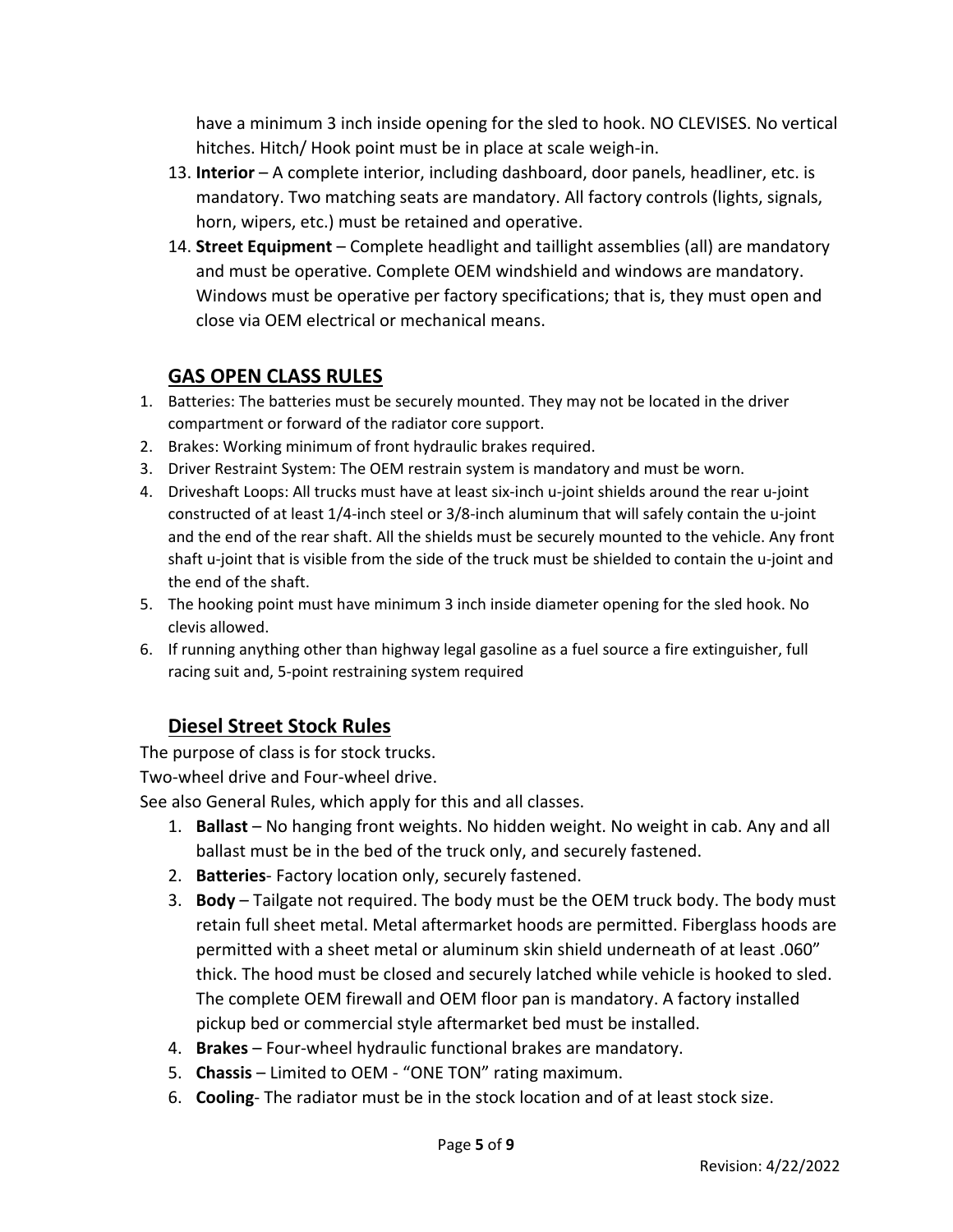- 7. **Credentials** Valid Inspection, Registration Card, Insurance Card, & Driver's License.
- 8. **Driver Restraint** The OEM restraint system is mandatory and must be worn.
- 9. **ENGINE, DRIVETRAIN, and SUSPENSION must be STOCK.** NO suspension modifications. NO internal engine mods. NO cylinder head modifications. NO camshaft modifications. NO intake manifold modifications. No forced induction unless it came stock.
- 10. **Fuel**  Road Diesel Only.
- 11. **Hitch**  Must be a receiver-style OEM factory designed towing hitch or standard factory bumper hitch. No special pulling hitches or modified receivers – no bracing. Hooking point must be the rear-most of the vehicle and must be rearward of stock tailgate location. Hitch must be horizontal to the ground and stationary in all directions. Hitch Height from ground may not exceed 26 inches. Hooking point must have a minimum 3 inch inside opening for the sled to hook. NO CLEVISES. No vertical hitches. Hitch/ Hook point must be in place at scale weigh-in.
- 12. **Interior**  A complete interior, including dashboard, door panels, headliner, etc. is mandatory. Two matching seats are mandatory. All factory controls (lights, signals, horn, wipers, etc.) must be retained and operative.
- 13. **Street Equipment** Complete headlight and taillight assemblies (all) are mandatory and must be operative. Complete OEM windshield and windows are mandatory. Windows must be operative per factory specifications; that is, they must open and close via OEM electrical or mechanical means.

## **DIESEL WORK STOCK**

The Work Stock (WS) Class is designed for daily-driven, on the road pickup trucks (full-bodied diesel pickup truck). Valid DOT registration and license plates are mandatory. The vehicle may be two or fourwheel drive.

- 1. Ballast: Ballast is permitted. Hanging front weights are permitted. Ballast may be added in the bed of the truck. If used, ballast must be securely fastened to the truck. Final decisions rest with the tech official.
- 2. Batteries: The batteries must be securely mounted. They may not be located in the driver compartment or forward of the radiator core support.
- 3. Body: The Body must be an OEM truck body, including the full bed floor. The body must retain all original sheet metal. Metal After-market hoods are permitted, Fiberglass is prohibited. The hood must be closed and securely latched while the vehicle is hooked to the sled. The complete OEM firewall and OEM floor pan is mandatory.
- 4. Brakes: Four-wheel hydraulic brakes are mandatory and must be functional.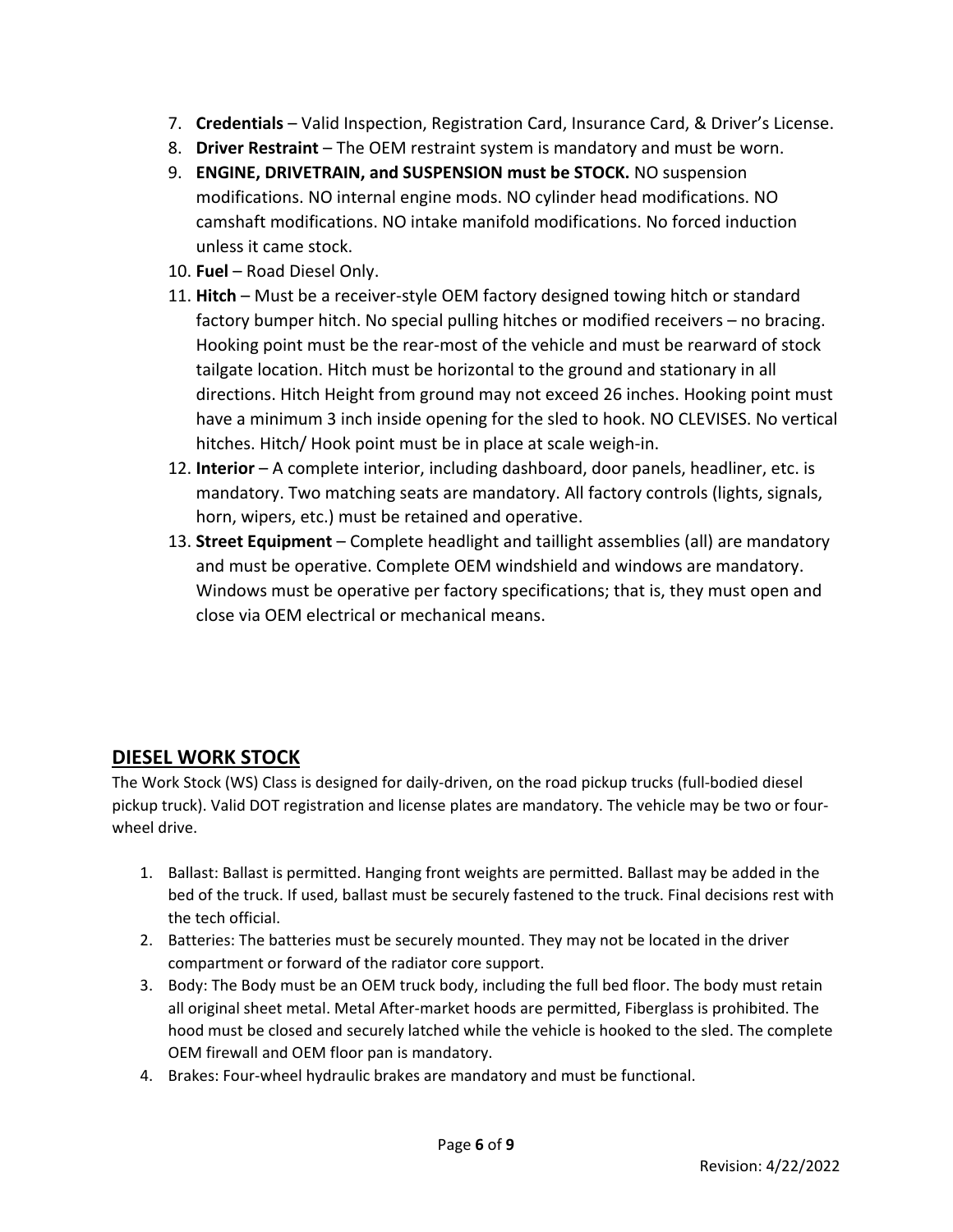- 5. Chassis: The OEM chassis is mandatory. The engine must be in the OEM location for the body being used. The vehicle must retain the full OEM chassis. Wheel tubs, back-half conversions, tube chassis, etc., are prohibited.
- 6. Cooling System: Radiators must be in the stock location and must be of at least stock size.
- 7. Credentials: All drivers must have a valid state driver's license, inspection, registration, & current insurance in hand at time of event sign up.
- 8. Driveline: An OEM transmission and transfer case are mandatory. They must have been an option on a one-ton or smaller pickup.
- 9. Driver Restraint System: The OEM restrain system is mandatory and must be worn.
- 10. Engine: The engine is limited to a stock-appearing, OEM make-specific compression ignition engine. Nitrous Oxide is prohibited along with other oxygen extenders as well as the use of propane is also prohibited. All system components MUST be removed from the truck.
- 11. Exhaust: The exhaust must exit rearward or upward past the driver's compartment.
- 12. Fuel: The fuel must be pump #1 or #2 diesel only. Soy/Bio-diesel fuel is permitted.
- 13. Fuel Injection Pump: The fuel injection pump is limited to a stock appearing, OEM engine modelspecific pump only. The use of multiple high-pressure common-rail fuel pumps is prohibited. Power Stroke engines with a single factory turbo may utilize a second HPOP. Pumps from different years in the same engine model may be interchanged.
- 14. Fuel System: The OEM fuel tank is mandatory and must be used. Racing fuel cells are prohibited and must be removed from the vehicle.
- 15. Harmonic Balancer: All engines turning 4500 RPM and higher must be equipped with a harmonic balancer or damper meeting SFI Spec 18.1.
- 16. Hitch: The hitch must be a receiver-style hitch; reinforcements are permitted. Reinforcements must not extend forward of the centerline of the rear axle. Trick hitches are prohibited. The hooking point must be in the rear most point on the vehicle and must be rearward of the stock location of the tailgate. The hitch must be horizontal to the ground and stationary in all directions. Bumpers may be notched or removed. The hitch's height from the ground may not exceed 26 inches. The hooking point must have a minimum 3 inch inside diameter opening for the sled hook. No clevis or vertical hitches allowed.
- 17. Interior: A complete interior, including dashboard, door panels, headliners, etc., is mandatory. Two matching front seats are mandatory. Aftermarket seats are permitted; they must be fully upholstered. All factory controls (lights, signals, horn, windows, wipers, etc.) must be retained and be operative. The use of hand throttle controls is prohibited.
- 18. Rear End: Non-OEM rear end housings are prohibited. It must have been an option on a one-ton or smaller pick up. Rear axle bolts must be covered by a cap or shield.
- 19. Steering: The vehicle must retain the full, original OEM steering gear. The vehicle must retain the original OEM power steering assistance, if it was so equipped. Additional stabilizers are permitted. Non-OEM power assist methods are prohibited.
- 20. Street Equipment: Complete headlight and taillight assemblies (all) are mandatory and must be operative. Complete OEM windshield and windows are mandatory. Windows must be operative per factory specifications; that is, they must open and close via OEM electrical or mechanical means.
- 21. Suspension, Front: The upper mounting point for strut assemblies must be in the factory location. Adjustable caster/camber pillow ball mounts are permitted. The lower control arm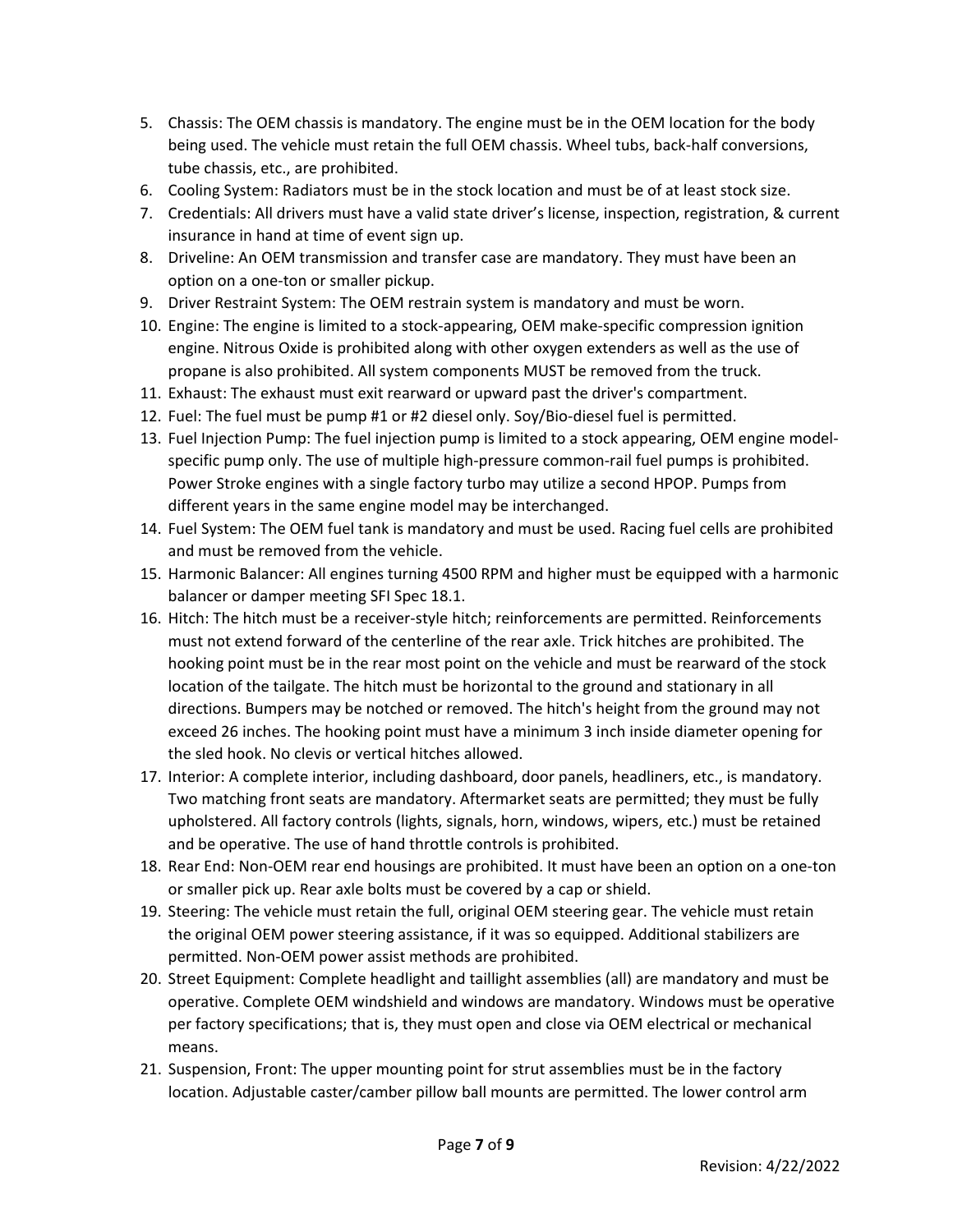may be strengthened provided factory mounts are permitted. The lower control arm may be strengthened provided factory-mounting points to chassis are maintained. The lower mounting point for the strut assembly may be modified for improved caster or camber. Strut tower braces, lower tie bars, sway bars, and limit straps are permitted. Traction bars and devices are permitted.

- 22. Suspension, Rear: An OEM-style suspension is mandatory. Lowering or raising the vehicle height with suspension modifications is permitted. Traction bars and devices are permitted. They must be bolt-on only; welds are permitted for attachment to frame or axle housing. All OEM suspension mounting points must be retained and used. Sway bars, limit straps, and camber kits are permitted. The rear suspension must maintain a minimum compression shock travel of one inch compression. Stops may be adjustable. All rear suspensions must use at least one working shock absorber per wheel. Airbag spring assistance is permitted; airbag compressors must be disconnected, no in-cab controls.
- 23. Tires: The tires must be DOT street tires. Cut tires are prohibited. 25.Tow Vehicles: Tow vehicles are prohibited.
- 24. Transfer Case: Non-OEM transfer cases are prohibited. The transfer case must have been an option on a one-ton or smaller pick-up truck.
- 25. Transmission, Automatic: Non-OEM transmissions are prohibited. All vehicles with engines running 4500 RPM or more using an automatic transmission must be equipped with a transmission shield meeting SFI Spec 4.1 and must be labeled accordingly. A blanket-type shield is permitted; it must be appropriately labeled as meeting SFI Spec 4.1 and it must extend from the rear of the block to the front of tail housing with a minimum of six-inch overlap where it is fastened. All non-blanket-type shields must incorporate two (or one, per manufacturer's instructions) 3/4 inch by 1/8-inch straps that bolt to the shield on each side and pass under the transmission pan unless the transmission pan is labeled as meeting SFI Spec 4.1. All vehicles with engines running 4500 RPM or more and using an automatic transmission must be equipped with a flex plate meeting SFI Spec 29.1 and be covered by a flex plate shield meeting SFI Spec 30.1.
- 26. Transmission, Manual: Non-OEM transmissions are prohibited. A clutch meeting minimum SFI Spec 1.1 or 1.2 is mandatory on all vehicles with engines running 4500 RPM or more. All manual transmissions must be clutch assisted. Sequential shifters are prohibited. All vehicles with engines running 4500 RPM or more equipped with a manual transmission must have a flywheel shield labeled as meeting minimum SFI Spec 6.3 or greater. Applications for which an SFI Spec flywheel shield is not available may use a properly attached SFI 4.1 or 4.2 blanket that completely covers the bell housing it must be attached to the block and extend rearward to the transmission with a minimum six-inch overlap where it is fastened. 29.Turbocharger: The turbocharger is limited to a stock-appearing, OEM/Factory make-specific charger only. 6.4/ liter Power Stroke engine may utilize the factory twin-turbo configuration.
- 27. Water Injection: Water injection is prohibited. All system components must be removed from the truck.
- 28. Wheelbase: The vehicle must retain the original factory wheelbase and track width.